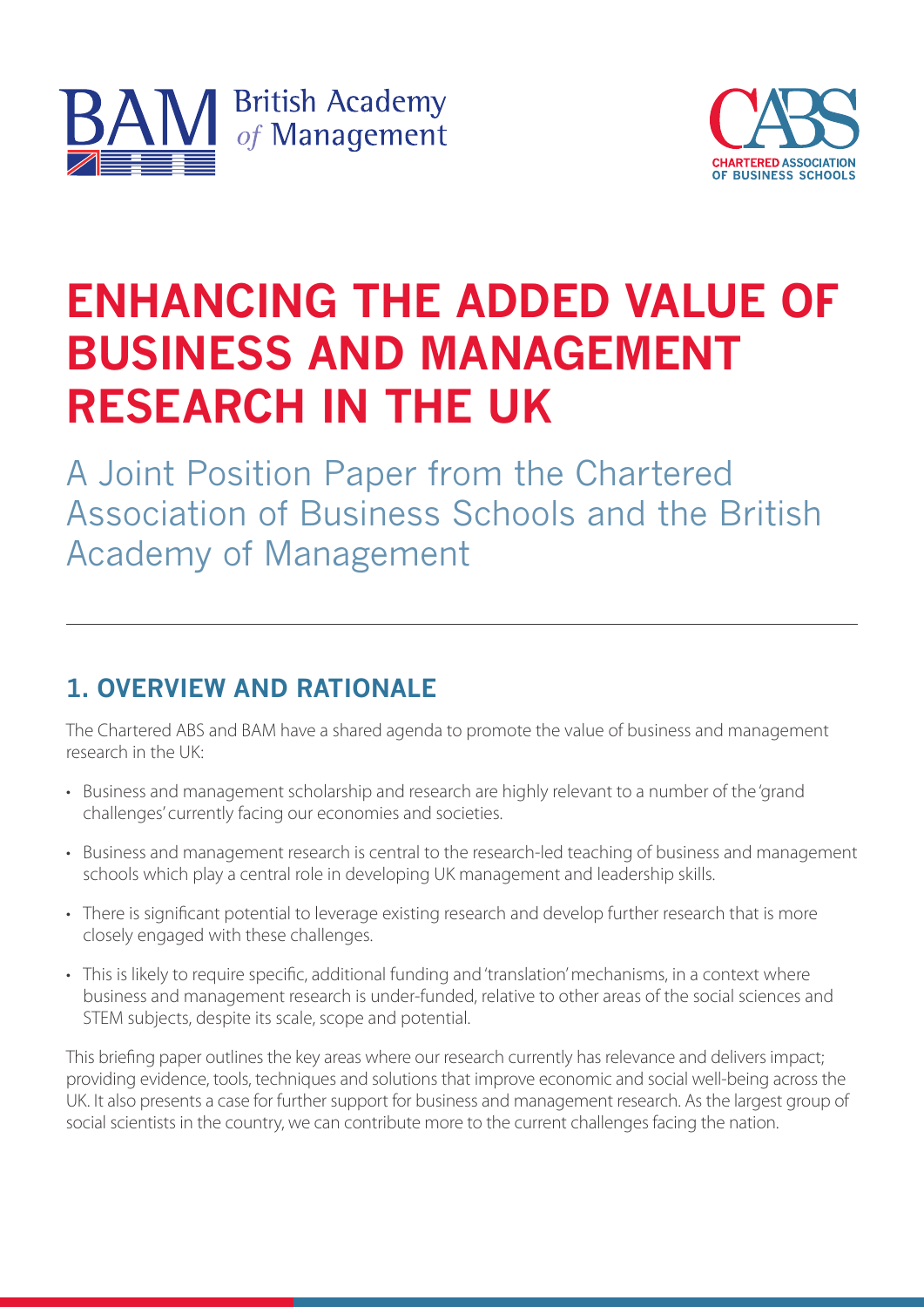# **2. THE UK CONTEXT**

Recent political and economic uncertainties make it both more important and more challenging for us to address as a matter of urgency a number of longer-term weaknesses which undermine national prosperity. These weaknesses limit not just business efficiency and economic growth but also our ability to promote a more egalitarian spatial and socio-economic distribution of wealth that would improve well-being. The current government has rightly sought to address these through a number of initiatives, including an industrial strategy and a focus on improved productivity and innovation, with a regional component.

These 'grand challenges' need to be understood both in terms of recent trends and short-term opportunities and threats and more fundamental, long-term phenomena. There are persistent, embedded structures that constrain our competitive strengths. Addressing these concerns effectively cannot be achieved via a response that is entirely 'market-driven' or reactive to current policy trends; an effective response requires deeper and more robust evidence and analysis.

Business and management research can support this agenda. Our business schools host the largest number of social scientists, from a variety of disciplines, combining engaged, collaborative research with fundamental or blue-sky enquiry; a blend of rigour and relevance. They have focused primarily on firms, which are the engines of innovation, employment and growth. But the portfolio of research projects in UK business schools includes studies focused on social impact, responsible business, ethics, workplace well-being, and non-profit and public-sector organisations. In combination, this portfolio of work provides our best understanding of how managers, businesses and other organisations behave under certain circumstances (such as Brexit), or respond to particular policy interventions (such as the apprenticeship levy).

A critical and ongoing national concern is the UK's productivity crisis. This is an issue where business school research has a central role to play. The strategic priorities and decision-making processes of firms are the microfoundations of productivity, innovation, economic growth and prosperity. They explain what underlies the patterns observed in macro-economic data. Major contemporary themes in business and management research impact directly on our understanding of and response to the UK's productivity deficit. These themes include:

- Intra and inter organisational processes and systems to support innovation
- Understanding and managing risk
- Operating in uncertain, complex and turbulent environments
- Development of effective corporate governance arrangements
- Pro-innovative incentive and reward structures
- Effective measurement and monitoring of performance
- Analysis of labour and capital market shortcomings
- Identifying relevant education, training and skills needs
- Refinement of intellectual property protection
- Understanding the effects of industrial, science, regulatory and fiscal policies
- Modelling the potential impact of major political events and systemic shocks, such as Brexit, on productivity, growth, trade, employment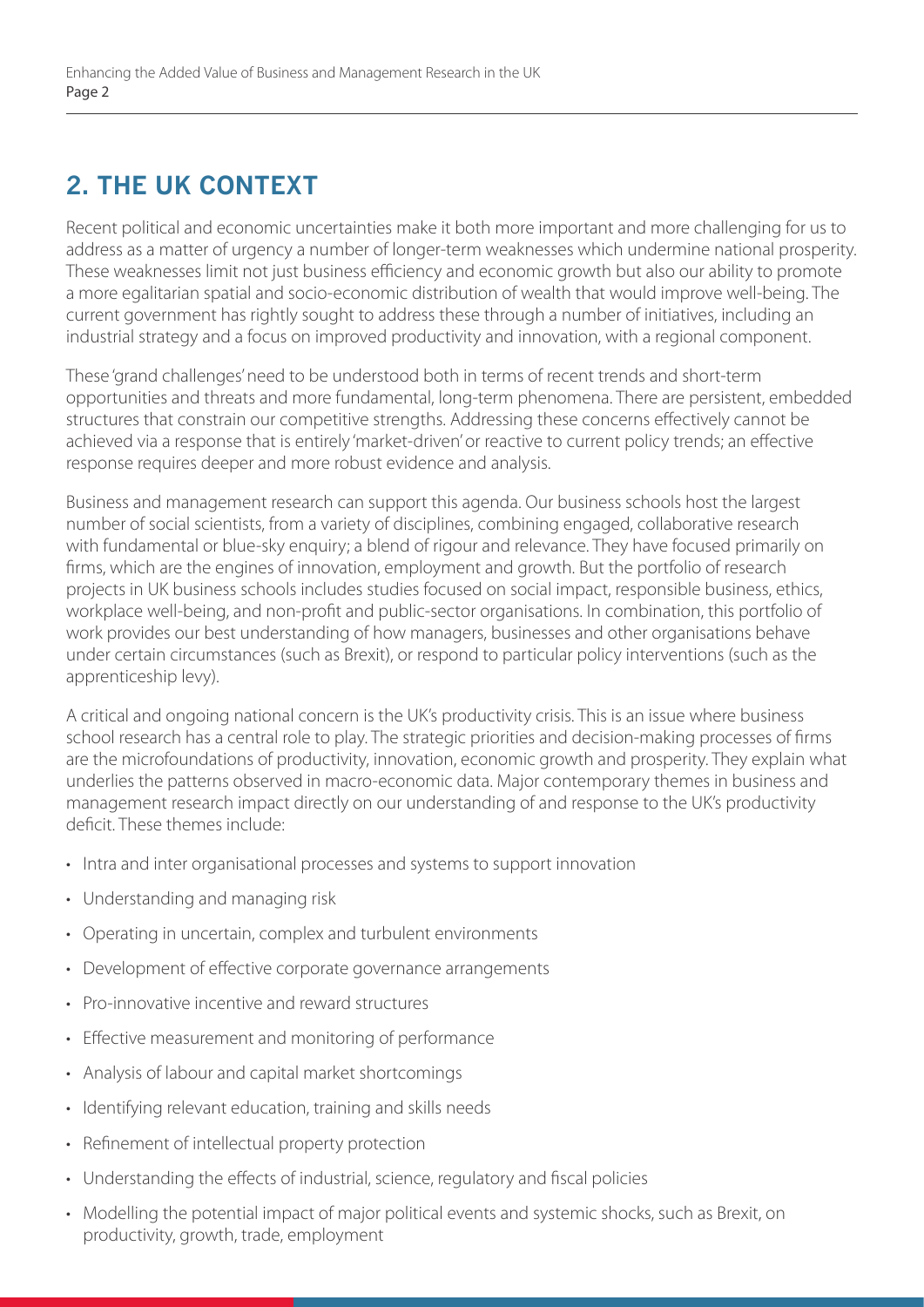## **3. BUSINESS AND MANAGEMENT RESEARCH IN THE UK TODAY**

UK business schools teach the most popular subject areas across our universities. Nearly 130,000 students gained business qualifications in 2016/17 (almost 60,000 postgraduate). This is 17% of all students, 14% of undergraduate students, 24% of all postgraduate students and 37% of all non-EU international students**<sup>1</sup>** .

Our business schools also earn an estimated £5 billion per year**<sup>2</sup>** and have an economic impact of over £13 billion**<sup>3</sup>** . They play a key role in helping our universities to act as 'anchor institutions', benefitting their regional economies and supporting local start-ups and SMEs.**<sup>4</sup>** Universities have also benefitted directly from the growth of business schools, not least as an important source of surplus revenue. But this underlies an increasingly unsustainable cross-subsidy from international students to research in UK universities. By one estimate this amounts to 13% of research funding (Olive, 2017)**<sup>5</sup>** , and a substantial proportion of this cross-subsidy is generated by business schools as around one-third of non-EU international students study on a business course, the highest proportion of any subject**<sup>6</sup>** .

In terms of the research contribution, business schools host the largest and most interdisciplinary group of social scientists in the UK, with psychologists, economists, sociologists and geographers alongside marketing, HRM, strategy, finance, accounting and operations management specialists.**<sup>7</sup>** More generally, business and management researchers engage extensively and effectively with researchers in wider disciplinary areas and with research users in the practice and policy worlds. Examples include:

- The contribution made to the UK skills base, producing graduates with the tools to improve productivity and wellbeing, diversity and inclusivity in the workplace, through research-led teaching.
- Cross-disciplinary co-development of research agendas in science, engineering, medicine and health sciences.
- Evidence-based support for small-firms and entrepreneurs, including work undertaken via the Small Business Charter.**<sup>8</sup>**
- Progressing the responsible business agenda, developing stakeholder initiatives across the social, environmental, ethical and community citizenship.
- Promoting innovation by linking technological opportunities with user applications through an understanding of commercialisation, diffusion and adoption patterns, market demand, pricing, consumer behaviour, workplace processes and the institutional and organisational contexts which shape innovation.

<sup>1</sup> Based on the HESA student qualifiers data for 2016/17.

<sup>2</sup> Based on the average annual revenue of business schools responding to the 2017 Chartered ABS annual members' survey multiplied by the total business schools in the UK.

<sup>3</sup> Calculated using the figure of £95bn for total gross output of UK universities in 2014/15 according to Oxford Economics' report on the Economic Impact of Universities in 2014/15 (2017). As students on Business & Administrative studies courses account for 14% of all students in the UK, the share of business schools in the gross output of UK universities is estimated to be £13bn.

<sup>4</sup> https://charteredabs.org/publications/business-schools-delivering-value-local-regional-economies

<sup>5</sup> Olive, V. (2017) How much is too much? Cross-subsidies from teaching to research in British universities, HEPI Report 100, Higher Education Policy Institute. http://www.hepi.ac.uk/wp-content/uploads/2017/11/HEPI-How-much-is-too-much-Report-100-FINAL.pdf

<sup>6</sup> HESA Student Record, 2016/17.

<sup>7</sup> HESA data shows that about 14,800 academics are in the 'management and business studies' category. An estimate derived from Bastow, Dunleavy and Tinkler (2014) puts the number of research-active staff at 6,500 from a total of 30,654 across the social sciences (over 20%). 3,602 academics were submitted to Unit of Assessment 19 (Business and Management) in the 2014 Research Excellence Framework (REF).

<sup>8</sup> https://charteredabs.org/small-business-charter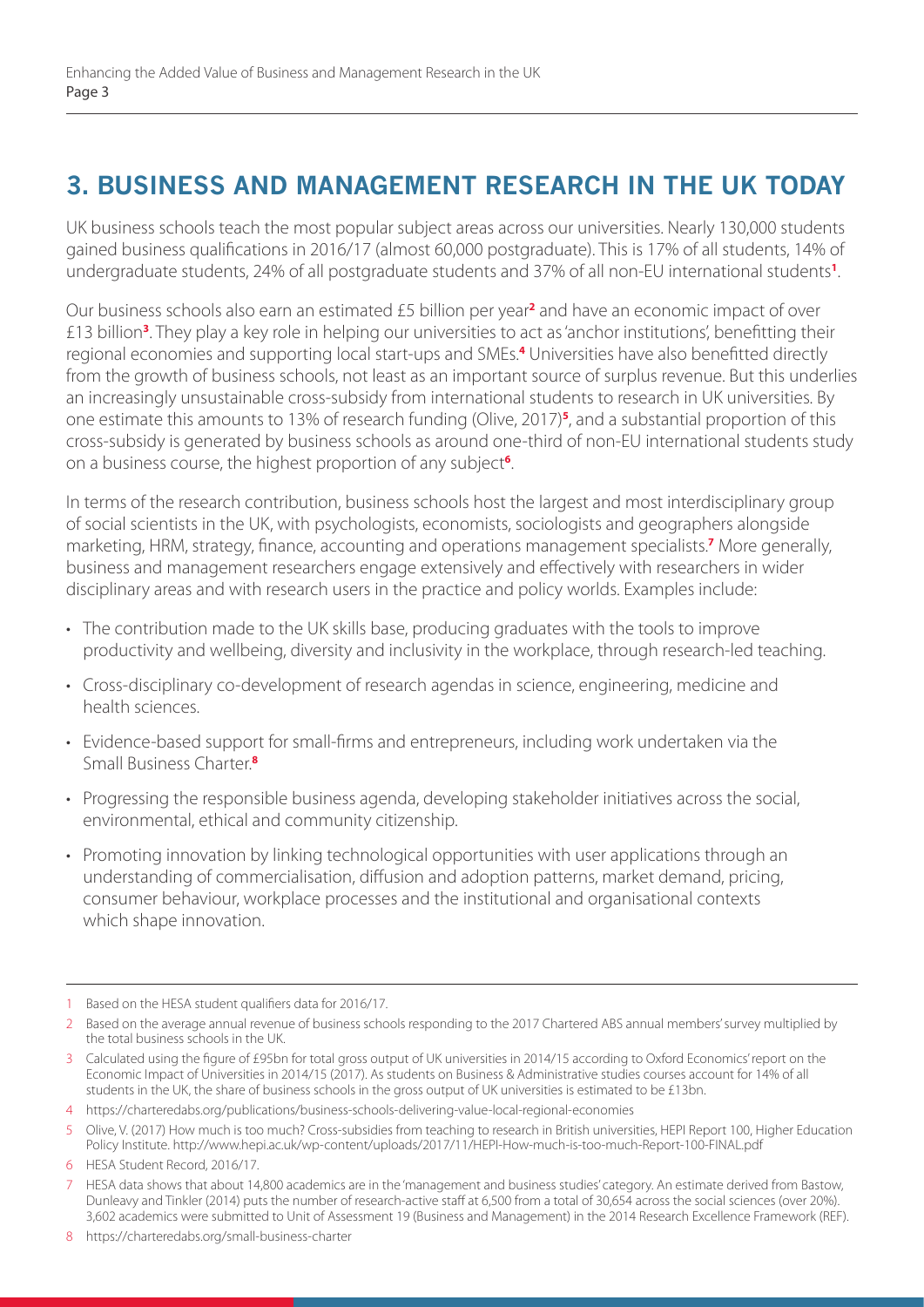Business schools have also developed a wide range of strong and effective engagement mechanisms with beneficiaries of their research:

- Corporate partnerships and sponsored research centres and projects.
- Faculty and student-led internships and projects supported by private and public sector organisations linking research and work-place training.
- Knowledge Transfer Partnerships (KTPs) and secondments to and from industry.
- Engagement driven by and involving business school Advisory Boards.
- Joint teaching programmes and executive education with external partners.

#### **The Underfunding of Business and Management Research in the UK**

Despite the scale and scope of business and management academics the field continues to receive a small and declining proportion of UK research funding, relative to its scale, relative to other academic disciplines and relative to its potential to contribute to the above challenges. In the six-year period 2011/12 to 2016/17 total research income to all HEIs grew by 30%, from £4.5 billion to £5.9 billion, including large increases for STEM subjects. But in the same period business and management research income dropped by 12% in real terms and its share of research income for the HEI sector fell from 1.5% to 1.2%, a proportional decrease of 24%. Even more significantly, business and management funding from the UK Research Councils and other grant awarding bodies fell by over 10% and funding from other UK government sources fell by over 25% (Figure 1).**<sup>9</sup>** The only category of business and management research funding that has seen substantial growth in this period is from the EU and this is set to fall dramatically.

During a prolonged period of austerity and economic stringency, where a dominant emphasis is on controlling public spending, politicians and policymakers must have the courage and will to pursue the imperative of sustained and increased investment in areas of research which support the understanding of and effective response to our national concerns. Business and management research is centrally important in this respect, both in terms of how its core research themes speak directly to contemporary economic concerns and in the contribution it makes to interdisciplinary approaches to society's grand challenges.

<sup>9</sup> Data gathered by the Chartered ABS and published in the "Research Income for Business and Management" reports for 2017 and 2018 show how business and management research has been steadily underfunded. https://charteredabs.org/publications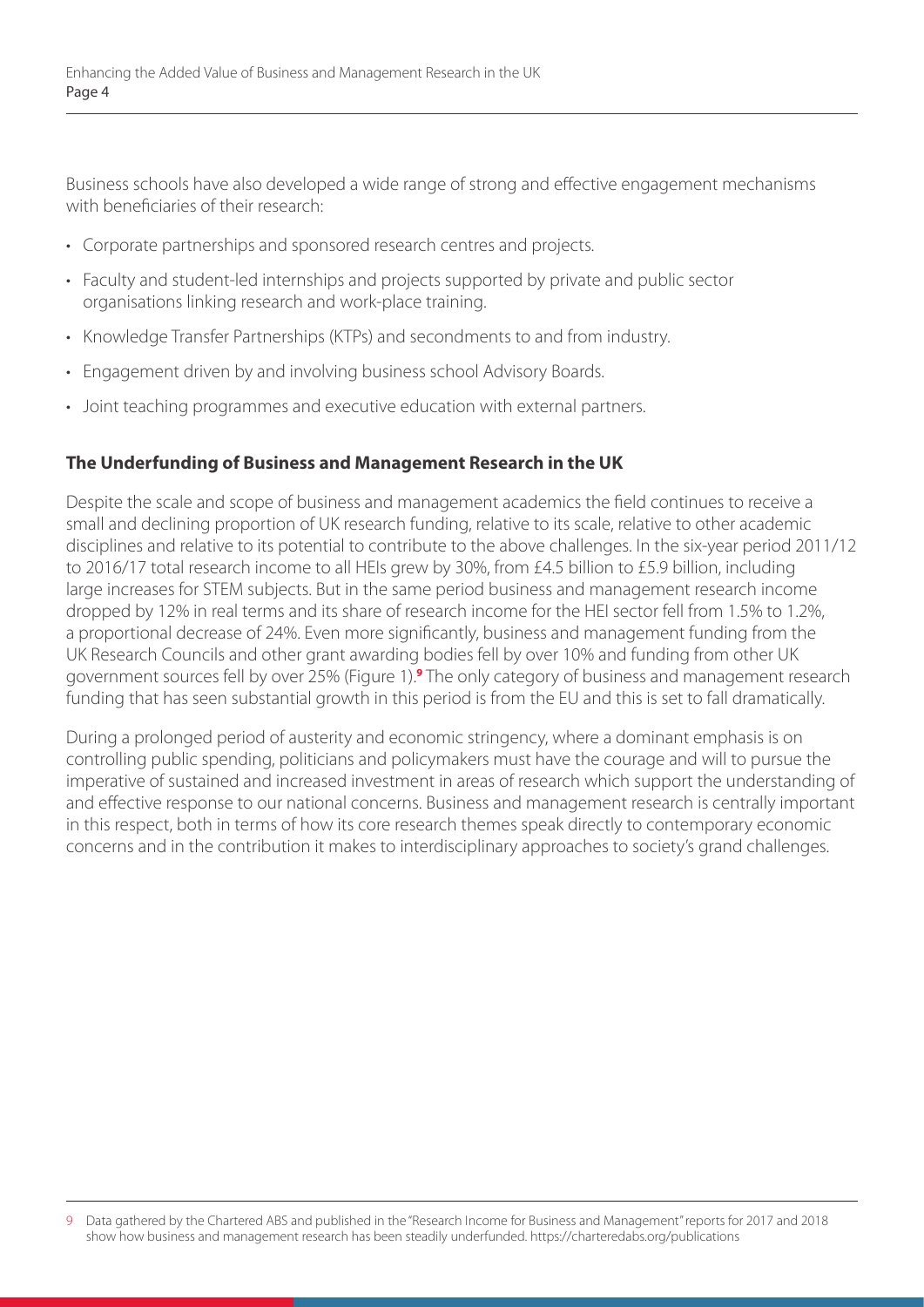#### **Figure 1:**



**Business and Management Studies Research Income from UK Sources, 2011/12 – 2016/17 (£000's. FY 1st Aug. – 31st Jul)**

#### *Source: Chartered Association of Business Schools (2018) 'Research Income for Business and Management' 2018 Report*

As wave 2 of the Industrial Strategy Challenge Fund progresses and wave 3 themes begin to emerge we would hope to see the significant increase in UK funding for STEM subjects spread to areas of the social sciences, including business and management research. As outlined above, leveraging science and technology assets and capabilities (i.e. innovating rather than inventing) requires an understanding of businesses, markets, consumers and technology users. The latent complementarities need to be exploited to gain the full benefits of these new sources of funding.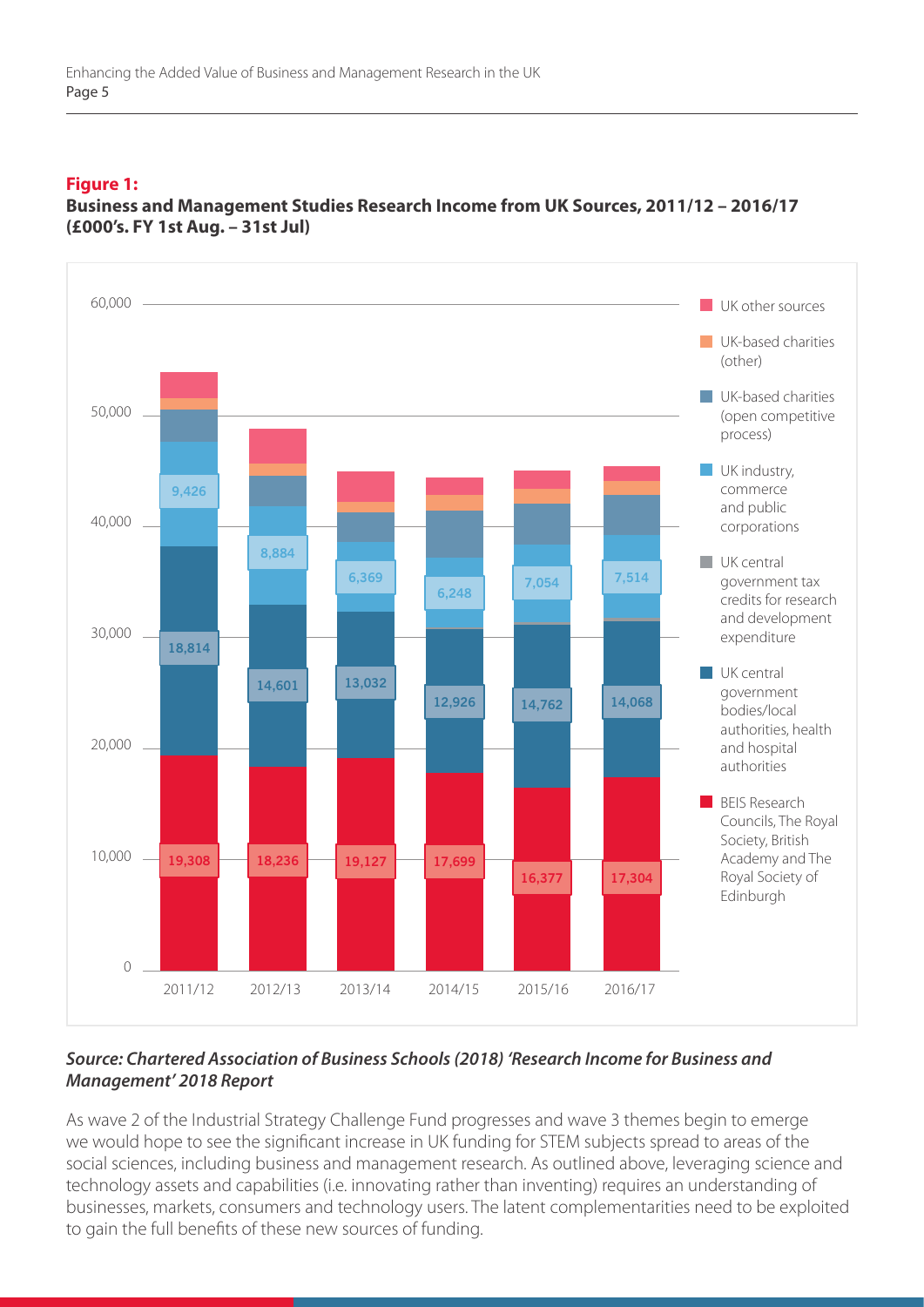### **4. THE BUSINESS AND MANAGEMENT RESEARCH COMMUNITY HAS THE POTENTIAL TO CONTRIBUTE MORE**

UK business schools have the scale, scope and capability to add much more value in the current policy context, with the appropriate level of engagement, support and funding. Some examples of the areas where relevant business and management research and engagement activities could be expanded, with the potential to enhance the intellectual contribution of business and management research to the current national challenges, are included below. Before listing some of these it is important to note that our distinctive advantage, relative to other providers of business and management research, consultancy and education, stems partly from our relative independence from the immediate demands of private markets and public sector policymakers.

#### **Understanding the fundamentals: phenomenon-led research**

The aims and objectives of academic specialists in business schools are driven by institutional incentives which differ from those which apply to most consultants, executive trainers or policy think-tanks. Academic research expertise is distinctive because it is theoretically informed, empirically-led, neutral and objective. It is also focused more on developing an understanding of long-term, fundamental dynamics that underpin short-term events, shifts and shocks. As such its relevance may often be less immediately evident than is the case with short-term problem-led analysis. But it is important to maintain a level of focus on understanding the deeper, underlying phenomena that inform robust explanations for the nature of and response to contemporary challenges.

Given the capacity, range and depth of the business and management research community we would suggest that there is a significant latent capacity for research and research-led teaching that focuses on the grand challenges facing both business and society. The Chartered ABS and BAM are committed to contributing to the development of this capacity through co-production with relevant stakeholders across the public, private and third sectors.

The Industrial Strategy White Paper identifies a number of areas for development that are vital to Britain's future. The quality of UK management and leadership is crucial to this agenda and business and management schools play a central role in the research-led teaching of the managers and leaders of the future. Chartered ABS and BAM share a commitment to align business and management research with this endeavour. Business schools are ideally placed to help drive partnerships between science and business throughout the UK. They are already closely involved in various STEM-related initiatives, as showcased in the table in the Appendix. Promoting the development, diffusion and adoption of technology and the process of innovation is heavily dependent on an understanding of businesses, markets and consumers. They also play a key role in working with SMEs and more generally in terms of developing regional growth strategies.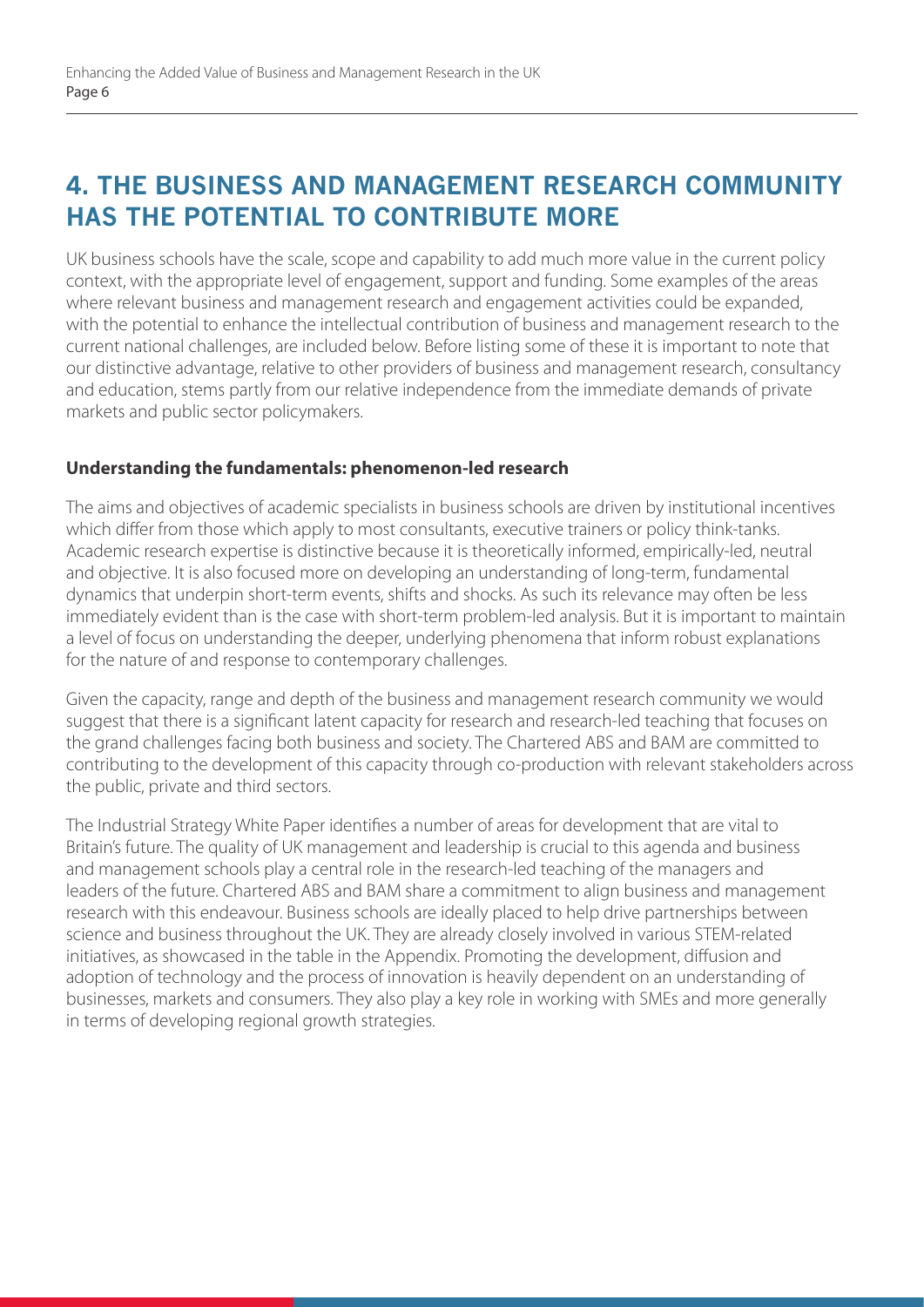#### **Mapping and Measuring the Impacts**

Examples of where relevant business and management research and engagement activities could be expanded, with the potential for enhancing the intellectual contribution of business and management research to current national challenges, are presented in the Table below. Mapping the pathways and measuring the contribution of intangible knowledge inputs, intellectual and human capital is complex. These pathways can also be direct or indirect, short-term or long-term, but many of the examples outlined below use proxy measures of impact to demonstrate the contribution. These include measures of intermediate effects, such as: qualifications, to represent improvements in skills and capabilities through research-led teaching, executive programmes, training and consulting, or numbers of small firms, startups or scale-ups supported in entrepreneurship programmes. These feed through to impacts which match the aspirations of the government's industrial strategy, such as improved productivity or exportcompetitiveness at the firm level, higher survival rates (profitability and employment) for small firms, employee well-being, or more efficient public sector services.

In many cases business school research helps bridge the infamous 'valley-of-death' between the UK's excellent science and technology infrastructure and the users and beneficiaries of innovation in the private and public sectors. High multiplier effects can result from positive and multiple diffusion effects of key technologies, product, process and service innovations, such as: new technologies and clinical processes for the early diagnosis for cancer treatment (measured as quality adjusted life years valued in monetary terms); robotics for manufacturing (measured in terms of total factor productivity improvements at plant level); the digitalisation of railways (improvements in carrying capacity, lower costs, improved safety and productivity, better labour mobility). Business and management research complements STEM breakthroughs when it comes to the implementation, adoption and diffusion of these technologies. This creates the scale effects and the significant multipliers which STEM alone does not produce.

Relating these back to the 5 factors of productivity outlined in the industrial strategy White Paper, we clearly illustrate below how ideas (an innovative economy), people (good jobs and greater earning power), infrastructure, business environment (starting and growing businesses) and places (prosperous communities across the UK) are all individually or in combination, the focus of research conducted in business schools.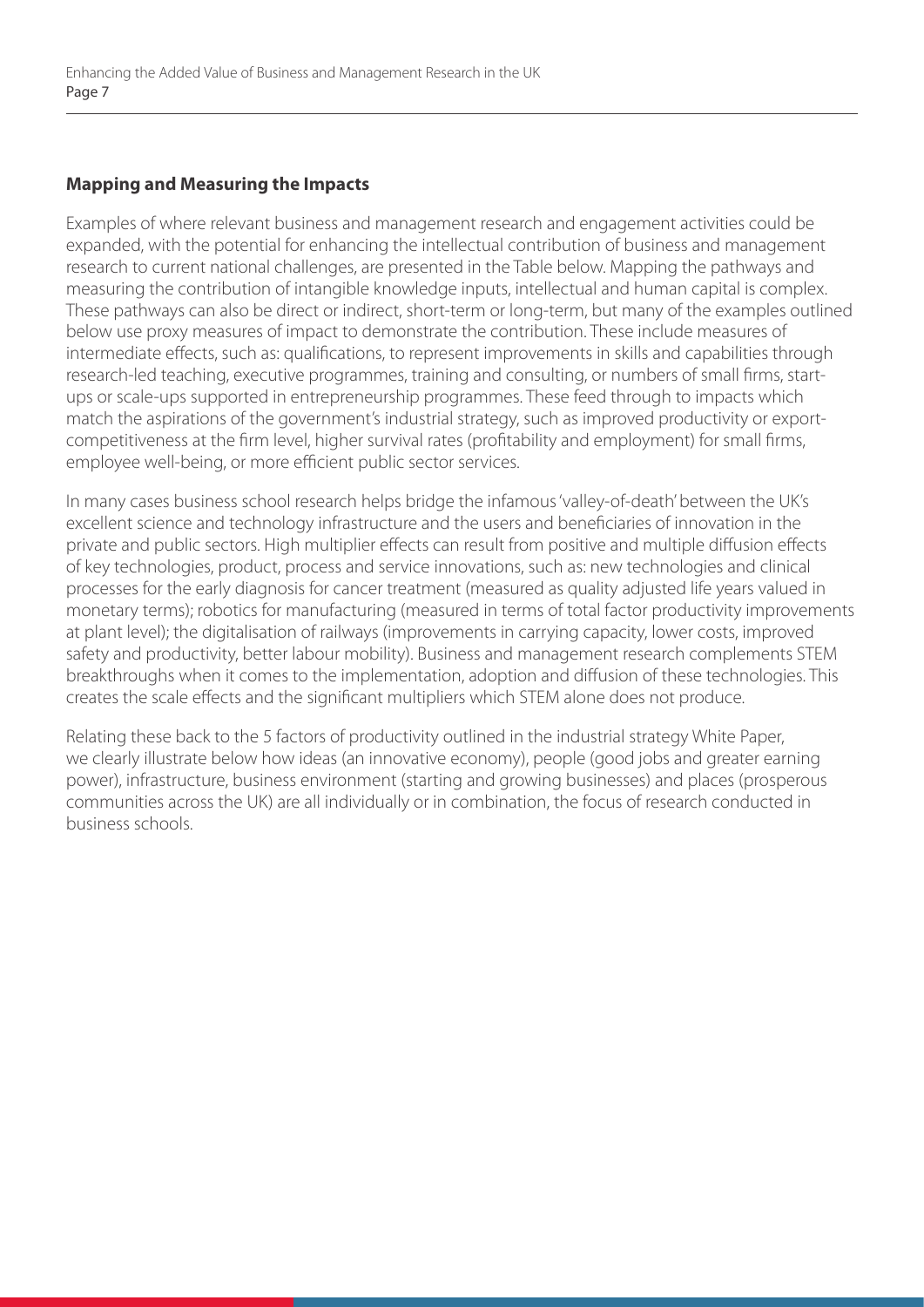### **5. IMPACT CASE STUDIES**

The following illustrations are simplified summaries from a variety of sources, including organisations other than business schools showcasing the real-world impact of business and management research. These include the ESRC, InnovateUK and UKRI, the Campaign for the Social Sciences, the Academy of Social Sciences and the National Centre for Universities and Business (NCUB).

#### **Improving NHS Procurement Practices**

Operations and procurement management specialists at the Centre for Research in Strategic Purchasing and Supply helped the NHS save £250 million on the purchase price of hearing aids. The changes incorporated plurality of provision and collaborative approaches to deliver better value-formoney decisions and improve the quality of life for patients. By implementing fundamental changes in its procurement policy, led by the research team, the NHS saved 2.7 per cent on £18 billion of expenditure. Using this framework, Audiology Services were able to provide digital hearing aids to patients free of charge, at the same time saving £252 million on the purchasing price of the aids and cutting service costs by £45.5m annually. Elements of this approach were then applied across other NHS expenditure categories and achieved savings of around £500m on goods and services worth £18 billion a year. The research has also shaped the Department of Health's Commercial Strategy encouraging a more strategic use of network resources for the benefit of patients and taxpayers.

http://www.bath.ac.uk/management/research/impact/impact-strengthen.html

#### **Supporting SMEs and Entrepreneurship**

A wide range of applied research underpins management education and leadership programmes targeting small-and-medium-sized enterprises (SMEs) across the UK. The Northern Leadership Academy, a collaboration between three business schools (Leeds, Lancaster and Liverpool) with funding from three regional development agencies, both researched 'what works' in terms of management training and support for SMEs and delivered programmes to enhance their survival rates. This created the original impetus for the Goldman Sachs 10,000 small business development programme. Following a pilot run by Leeds and a successful launch, the programme was rolled out nationally, delivered by Aston, Manchester Metropolitan and UCL with a coordinating role undertaken by Oxford. Other research centres focus on the finance gap for small firms, on entrepreneurship and innovation, and on SMEs run by ethnic minorities. The Chartered ABS' Small Business Charter (SBC) award, developed with the support of Lord Young and BEIS, gives recognition to business schools that play an effective role in supporting small businesses, local economies and student entrepreneurship.

https://charteredabs.org/small-business-charter/;https://campaignforsocialscience.org.uk/wpcontent/uploads/2012/12/Making-the-Case-Management.pdf;

http://www.aston.ac.uk/aston-business-school/business/centre-for-growth/10ksb;

https://www.enterpriseresearch.ac.uk/; http://www.esrc.ac.uk/news-events-and-publications/ impact-case-studies/network-boosts-ethnic-minority-business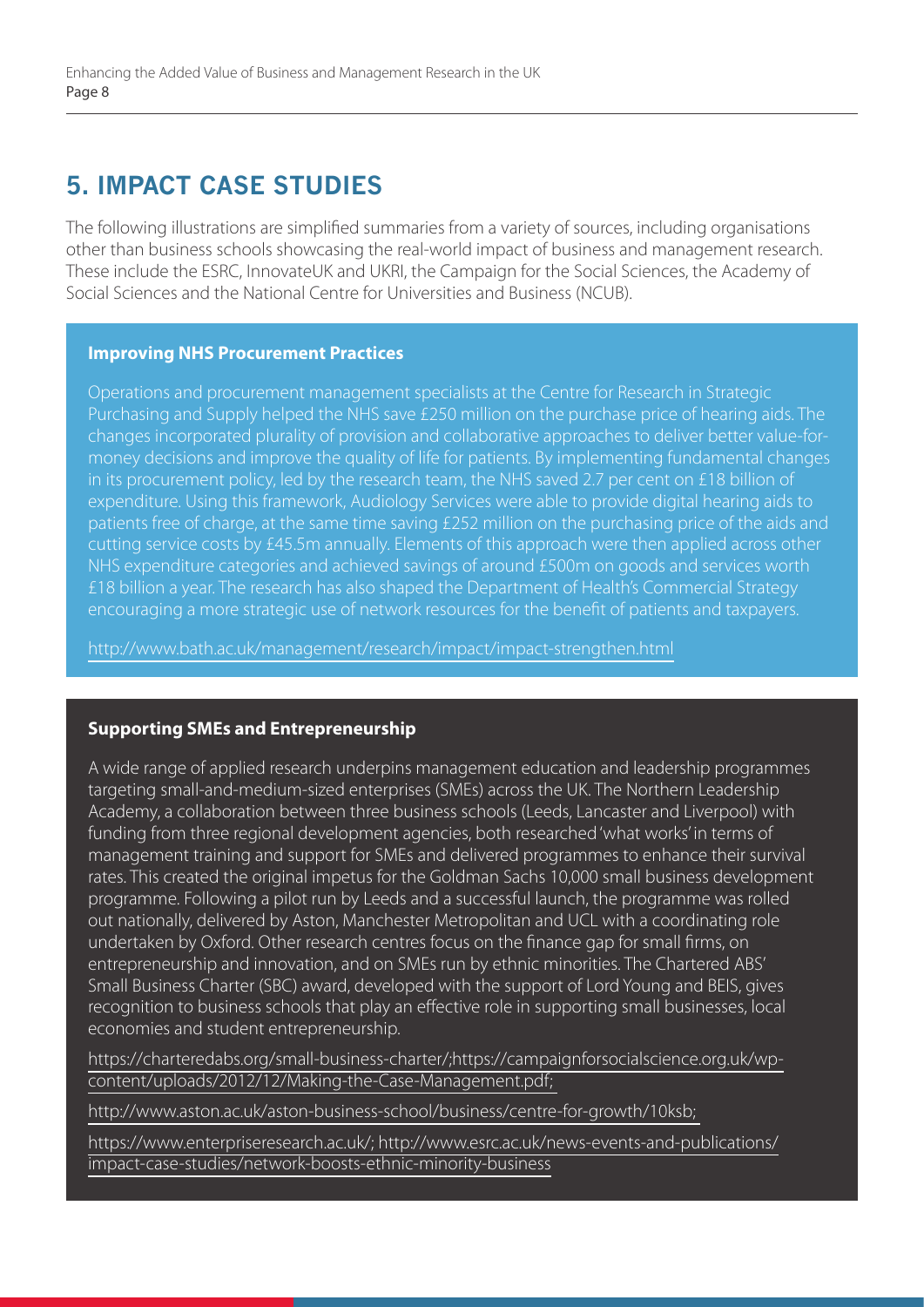#### **Benchmarking Carbon Emissions for Business**

Business school-based research on carbon accounting for supermarket and mobile telecoms firms has led to the development of international benchmarks for corporate performance and followup investments by companies including Tesco, Waitrose, M&S, Vodafone, Haymarket and Brand Republic. A university spin-out company, Environmental Data Services (EnDS) Carbon has also been created and benchmarked over 1,000 companies for 20 corporate clients. The research programme has influenced the development and adoption of carbon indexes and benchmarks and driven improvements in corporate carbon management, prompting a new initiative from the UN Principles for Responsible Investment.

http://www.esrc.ac.uk/news-events-and-publications/impact-case-studies/benchmarking-carbonemissions-for-business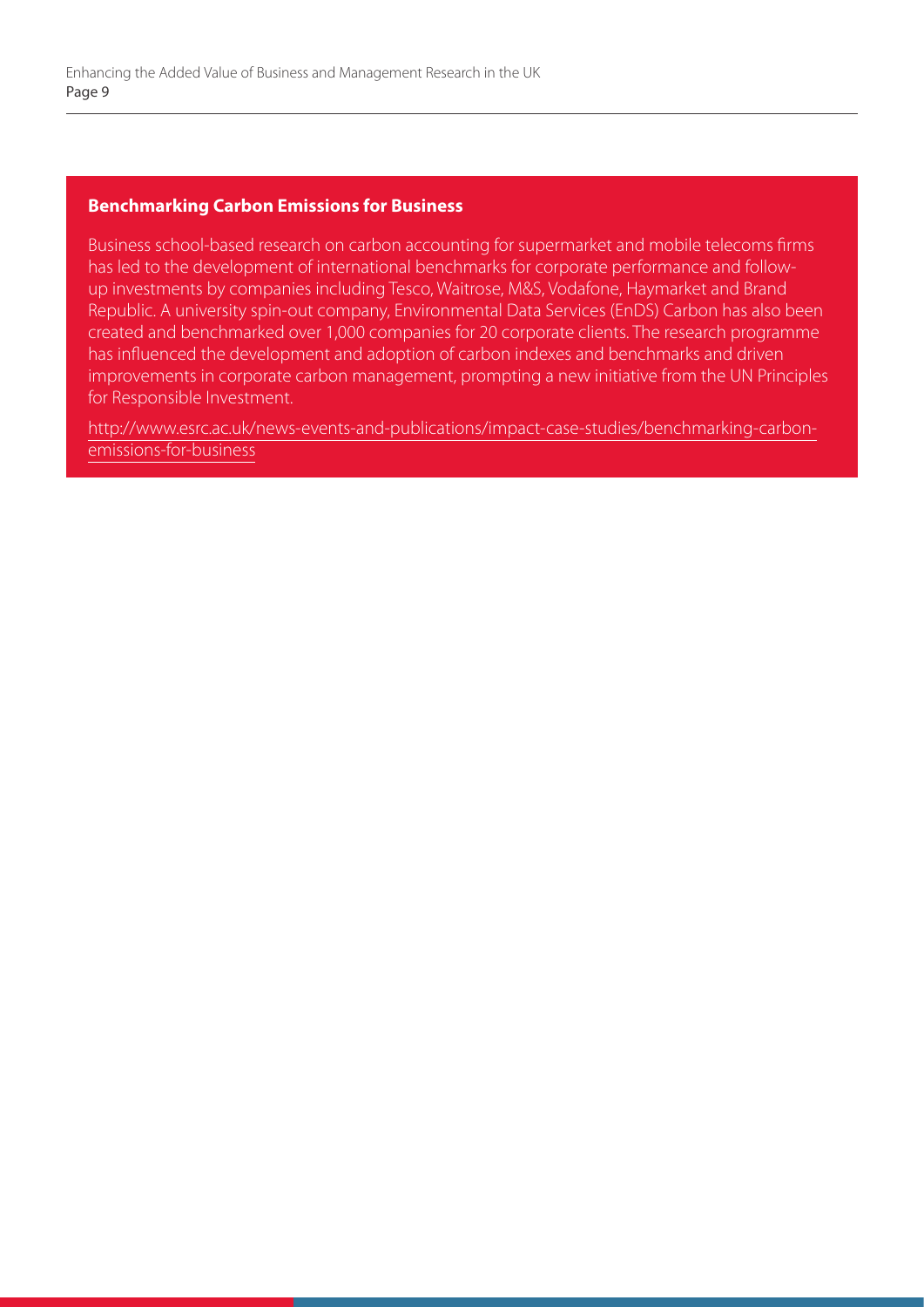# **6. RECOMMENDATIONS**

The following recommendations, which represent natural extensions of current activities in UK business schools, provide a clear and comprehensive programme for action.

- a) Establish a UK centre and network of business schools focused on 'what works' in business management and leadership. This should include international benchmarking and international business, including export competitiveness and trade facilitation as strong themes. It should also include well-being at work, diversity and ethical leadership as key priorities for engaged research with businesses.
- b) Support for cross-campus and inter-organizational partnerships which connect STEM and business and management researchers for Industrial Strategy Grand Challenges (ISGC) target funding. This should involve technology readiness measures, the use of innovation road-maps, pathways to impact and logic chains, to connect technology developers to market opportunities and users. Involving business schools in developing commercialization pathways and promoting innovation within science programs would increase the effectiveness of UKRI STEM investments.
- c) Focus some of these efforts on the unique strengths and weaknesses of UK regions by incentivising universities to help bridge Science and Innovation Audits and the Strategic Economic Plans (SEPs) of Local Enterprise Partnerships (LEPs) and Combined Authorities. Business schools can help their universities connect their STEM assets and capabilities with regional growth opportunities.
- d) Use the Chartered ABS Small Business Charter network to boost regional support for entrepreneurship, start-ups and scale-ups and as a channel to disseminate effective management practices. These efforts should be linked to regional SEP priorities.
- e) Bridge funding, KTPs and apprenticeships should be further-developed to improve innovation and commercialisation capabilities. Build capacity by targeting additional funding at Doctoral Training Programmes (DTPs) and Early Career Researcher (ECR) training linked to business or commerce and increase the number of practice-focused CASE awards.
- f) Increase funding to build on the ESRC Productivity Network Plus research investment. This should include promotion of and direct funding for the compilation and dissemination of effective management practices in relation to innovation and productivity. Reliable estimates state that up to 55% of the UK productivity lag could be due to management practices and specifically that new-tothe-firm, rather than entirely new innovations, account for most productivity growth.
- g) Support efforts to distil lessons from research on the management of third-sector and non-profit firms and proactively disseminate. Link this to the public-sector reform agenda, using business schools and private sector partnerships to help improve public services. Include a focus on what the private sector might learn from excellent examples of UK public sector management, such as in health care, where the UK is acknowledged as an international leader'.
- h) Target existing funding to more effectively encourage cross-disciplinary research between business and management, psychology, sociology and behavioural economics as a strong priority to improve understanding about the micro-foundations of productivity and innovation. Arts and humanities should also be included as key drivers of creativity and innovative design.

This paper was written by Professor Simon Collinson, Chair of the Chartered Association of Business Schools, with contributions and inputs from British Academy of Management (BAM) Fellows, members of the Chartered ABS Research Committee and colleagues from a wide range of UK business schools.